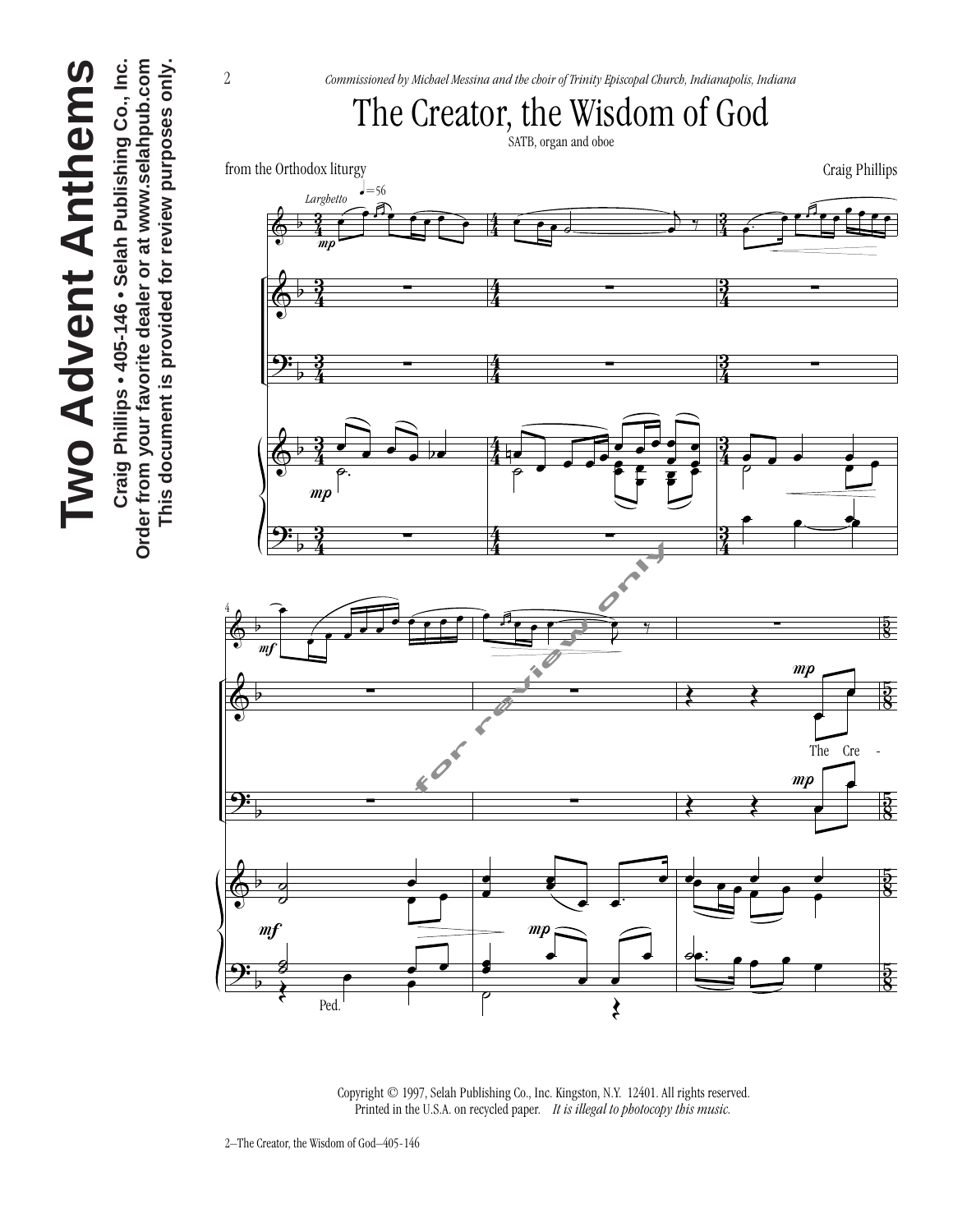

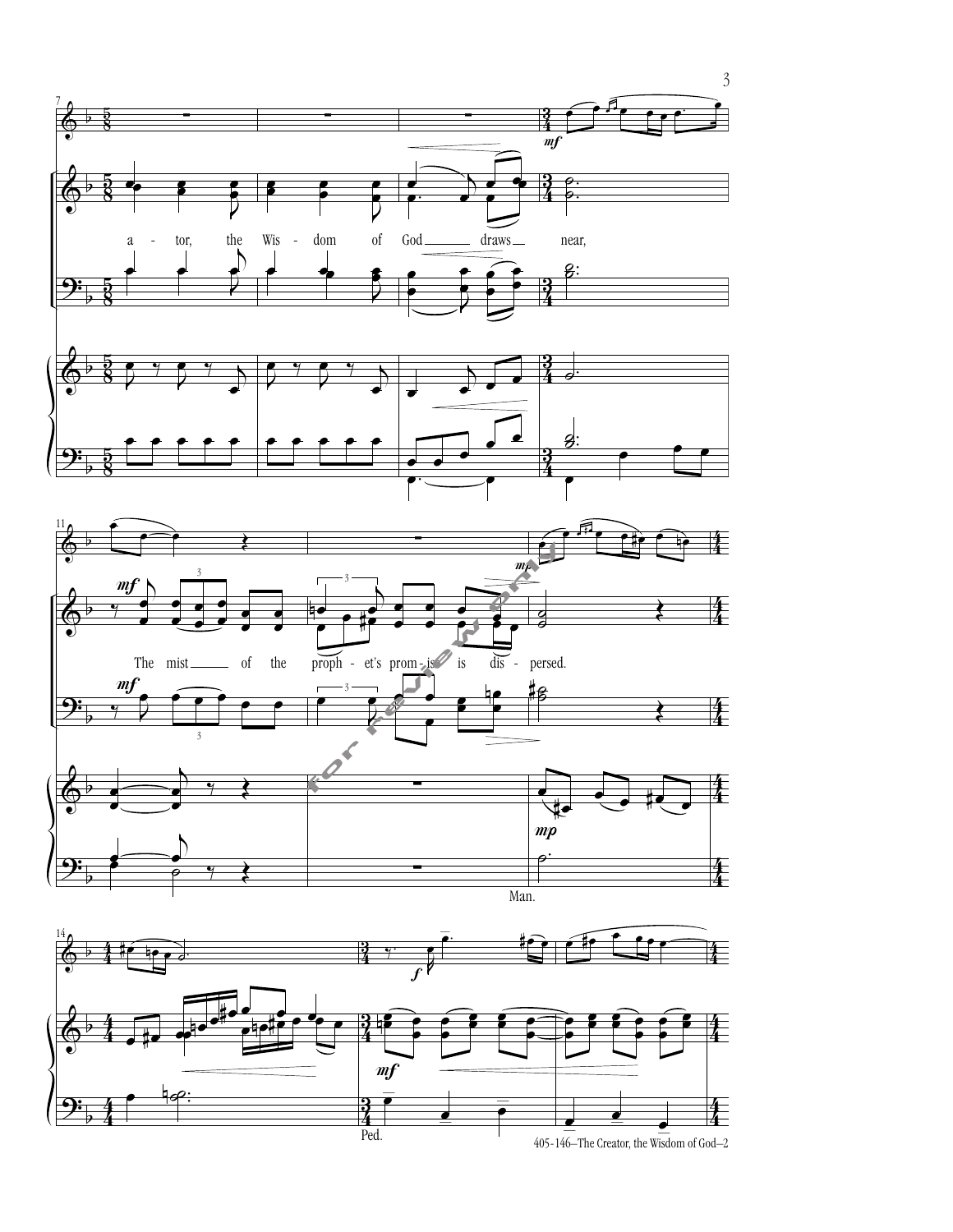



4–The Creator, the Wisdom of God–405-146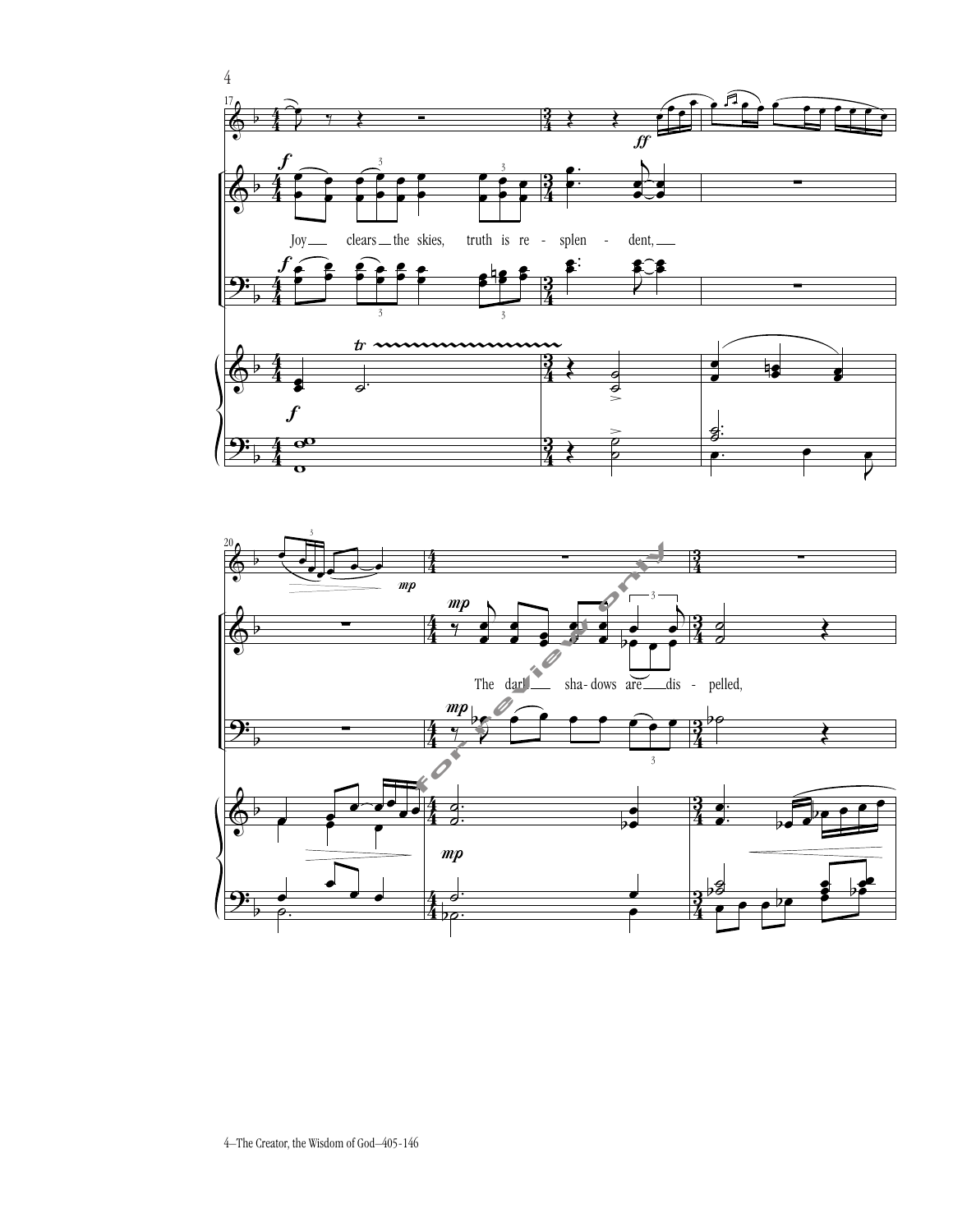

405-146–The Creator, the Wisdom of God–4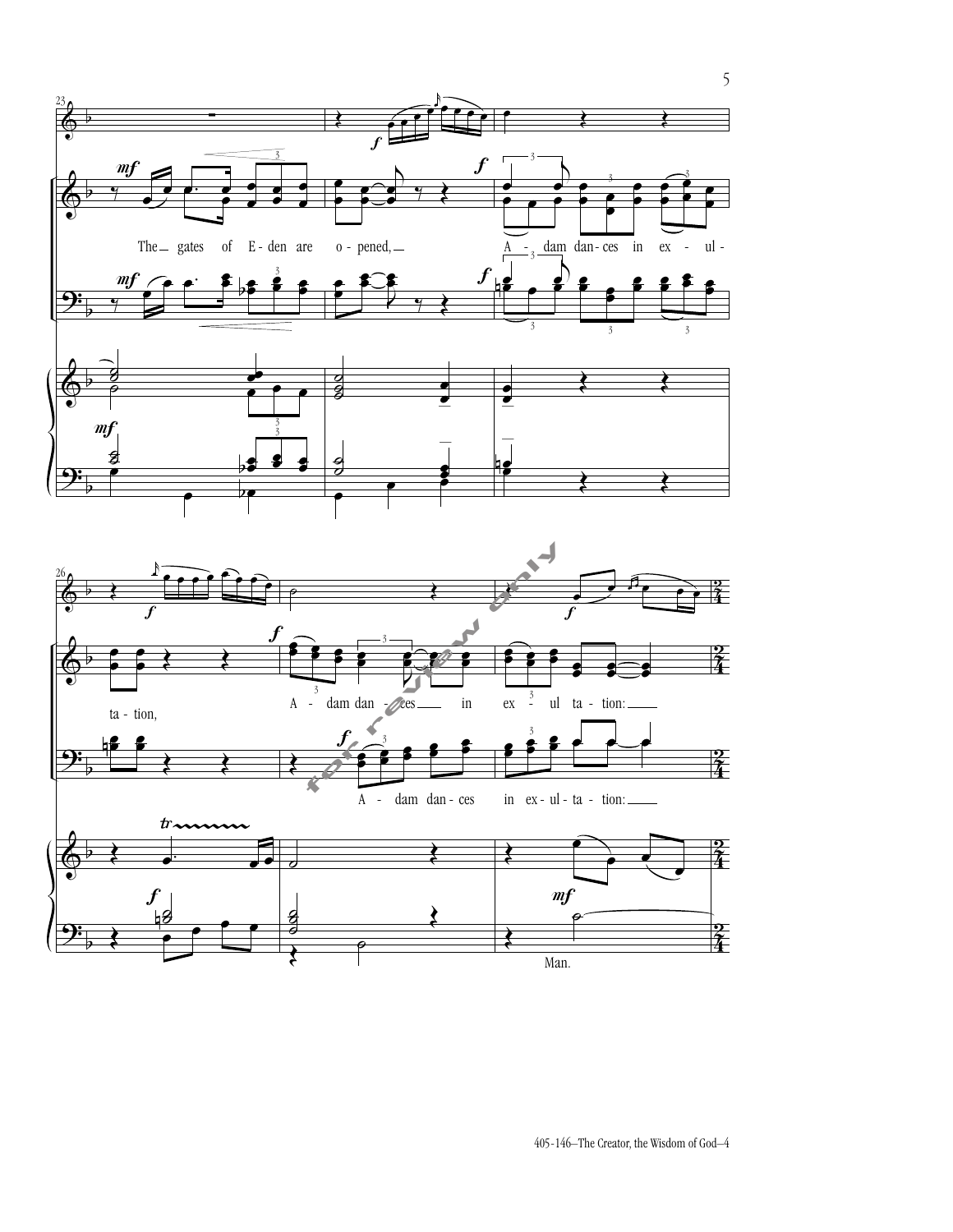

6–The Creator, the Wisdom of God–405-146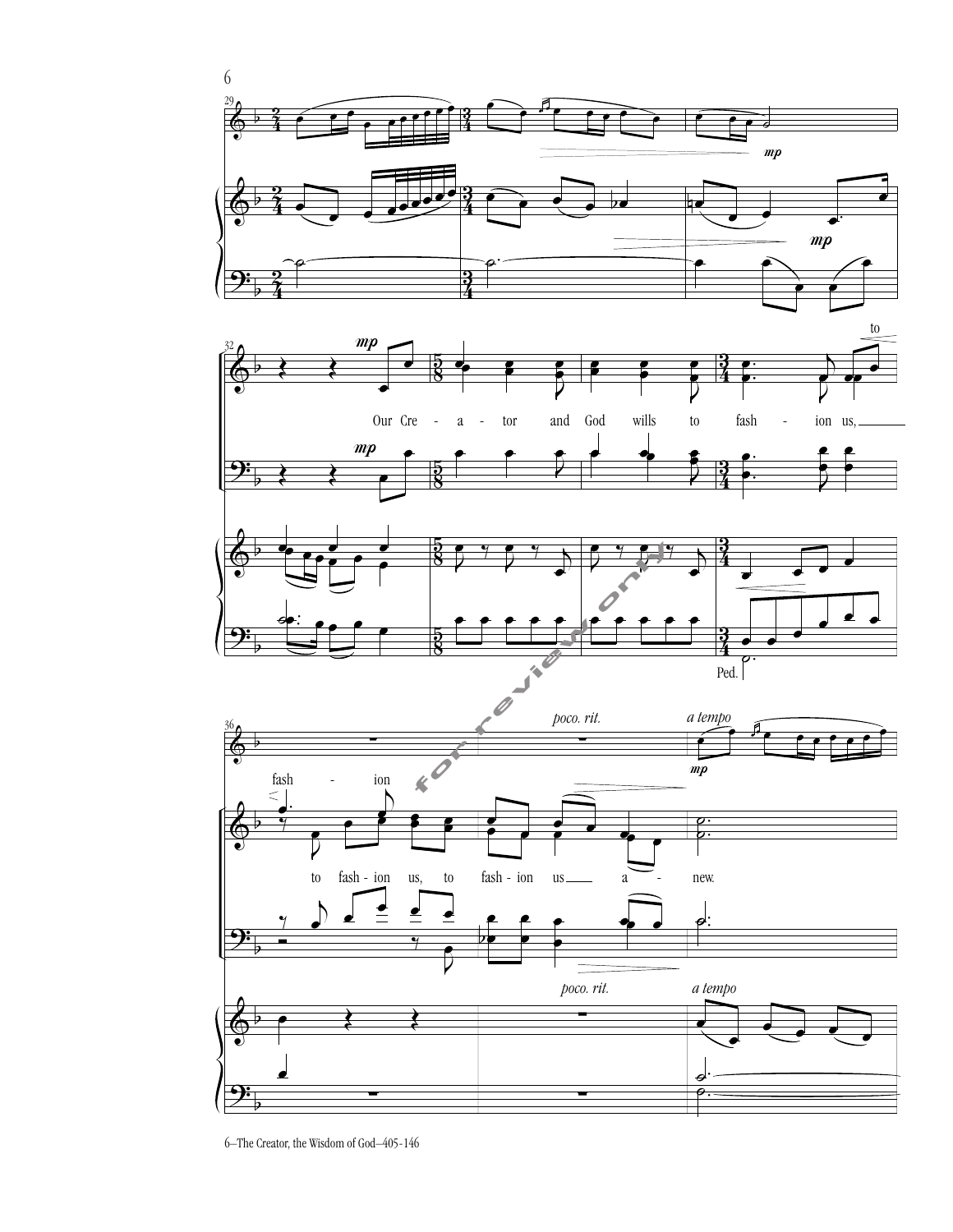



7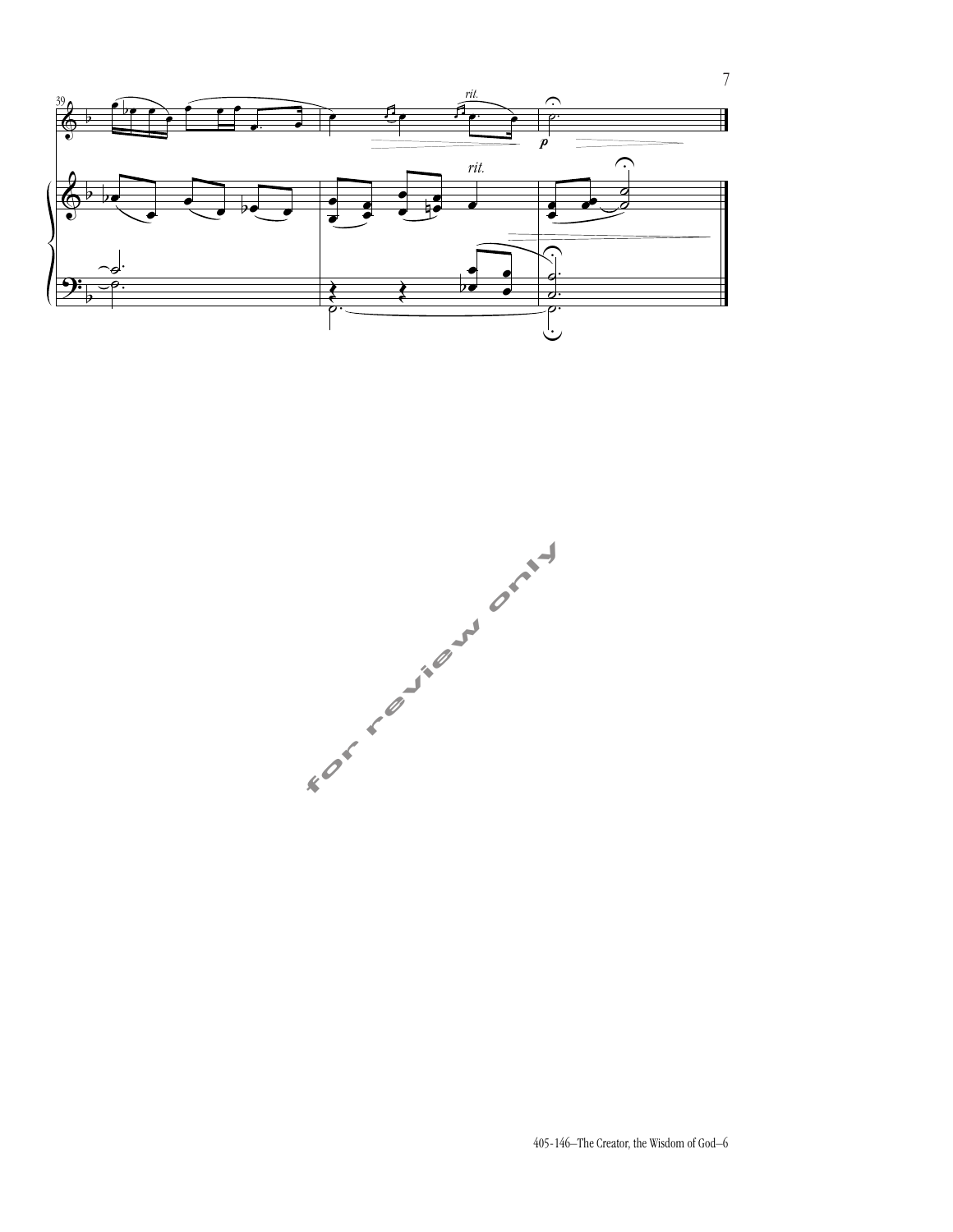## Turn Toward Us, Lord

SATB, organ and oboe



 Copyright © 1997, Selah Publishing Co., Inc. Kingston, N.Y. 12401. All rights reserved. Printed in the U.S.A. on recycled paper. *It is illegal to photocopy this music.*

8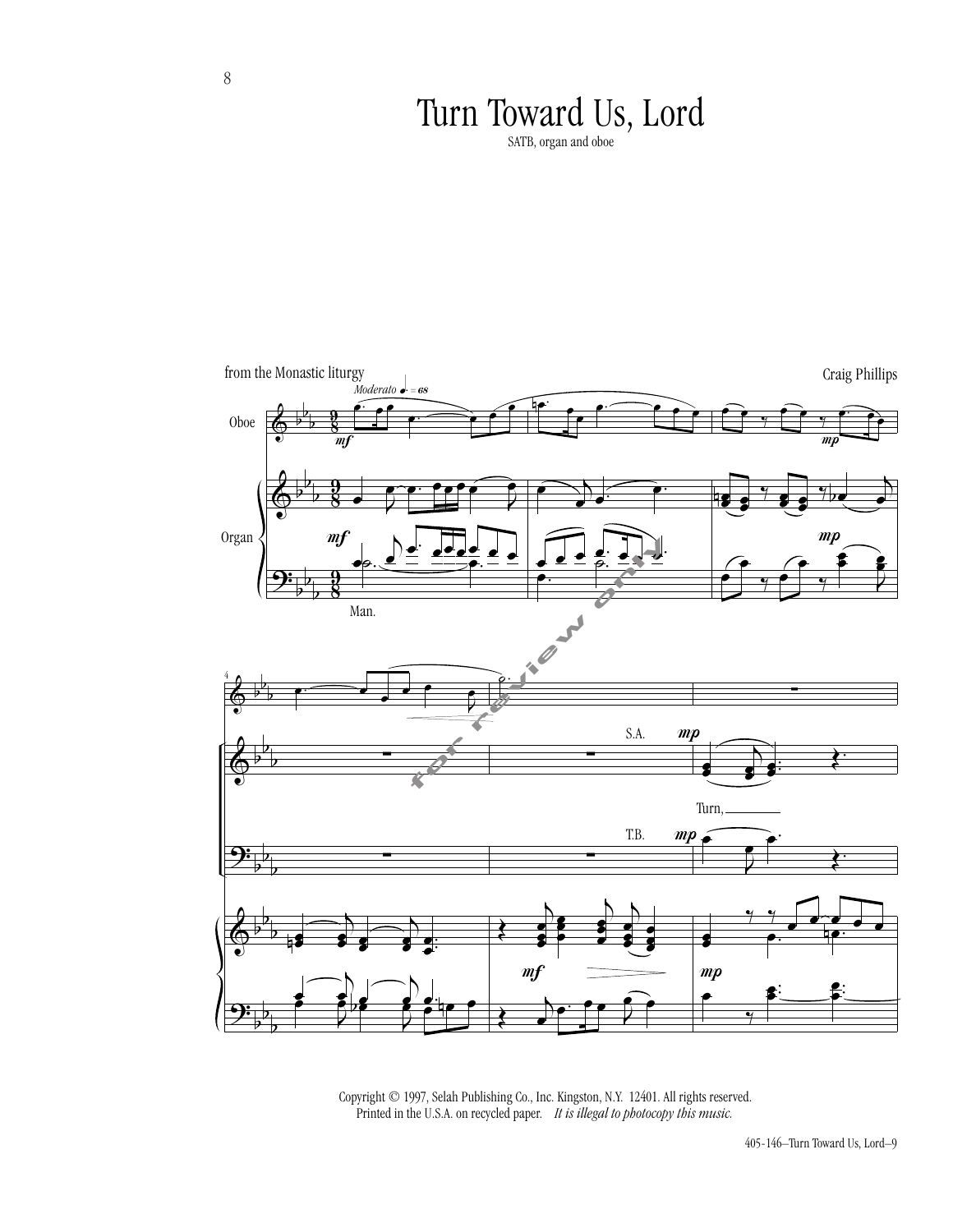

.<br>.<br>.

. . ˙  $\blacksquare$ ˙˙

 $\Rightarrow$ 

 $\overline{\phantom{a}}$ 

 $\overline{\phantom{a}}$ 

 $\mathbb{P}^2$ 

œ



Man.

 $\frac{1}{\sqrt{2}}$ 

 $\frac{1}{\frac{1}{\frac{1}{\sqrt{1-\frac{1}{\sqrt{1-\frac{1}{\sqrt{1-\frac{1}{\sqrt{1-\frac{1}{\sqrt{1-\frac{1}{\sqrt{1-\frac{1}{\sqrt{1-\frac{1}{\sqrt{1-\frac{1}{\sqrt{1-\frac{1}{\sqrt{1-\frac{1}{\sqrt{1-\frac{1}{\sqrt{1-\frac{1}{\sqrt{1-\frac{1}{\sqrt{1-\frac{1}{\sqrt{1-\frac{1}{\sqrt{1-\frac{1}{\sqrt{1-\frac{1}{\sqrt{1-\frac{1}{\sqrt{1-\frac{1}{\sqrt{1-\frac{1}{\sqrt{1-\frac{1}{\sqrt{1-\frac{1}{\sqrt{1-\frac{$ 

 $\frac{y}{\sqrt{2}}$ 

b  $\frac{1}{1}$ r<br>-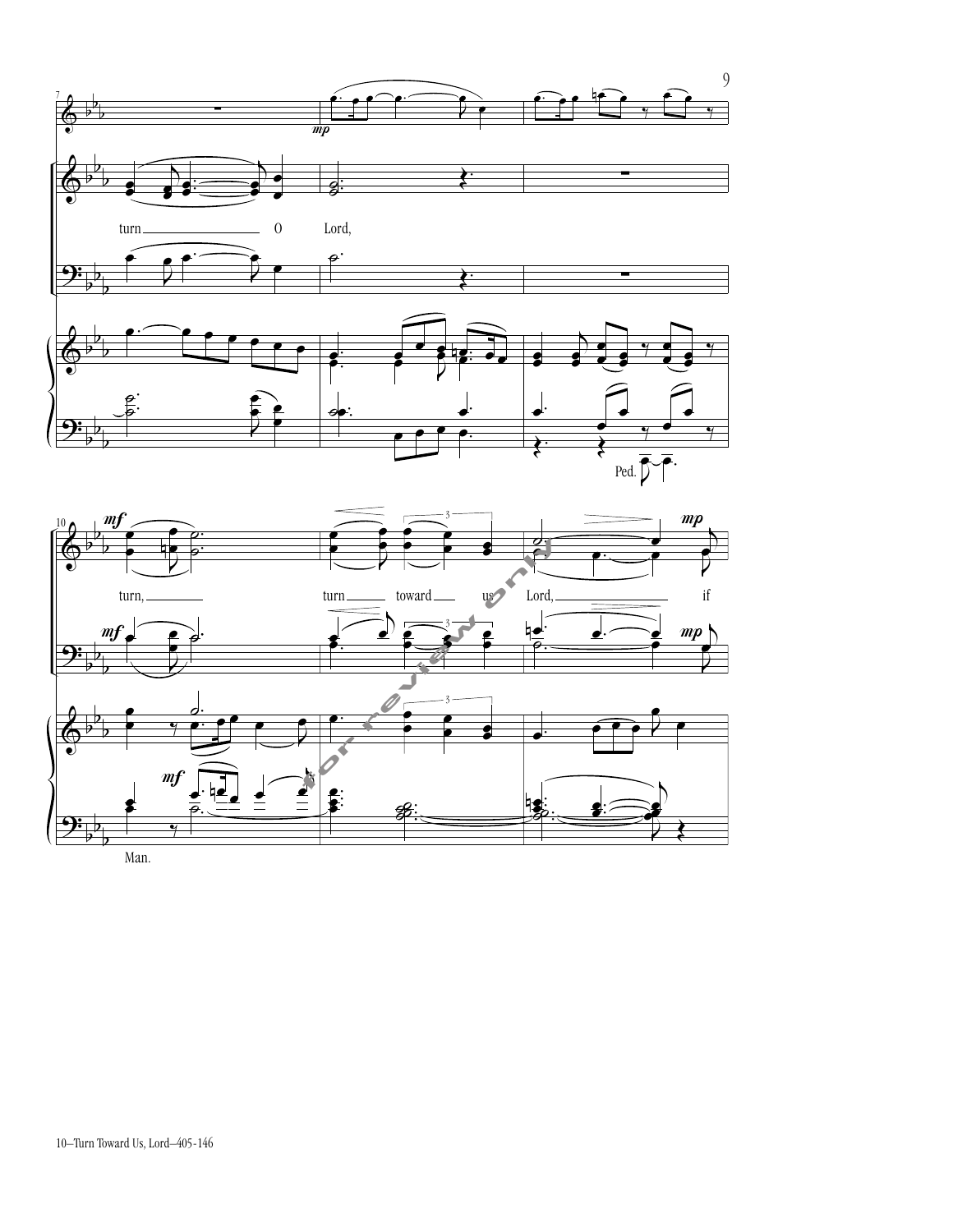

<sup>405-146–</sup>Turn Toward Us, Lord–11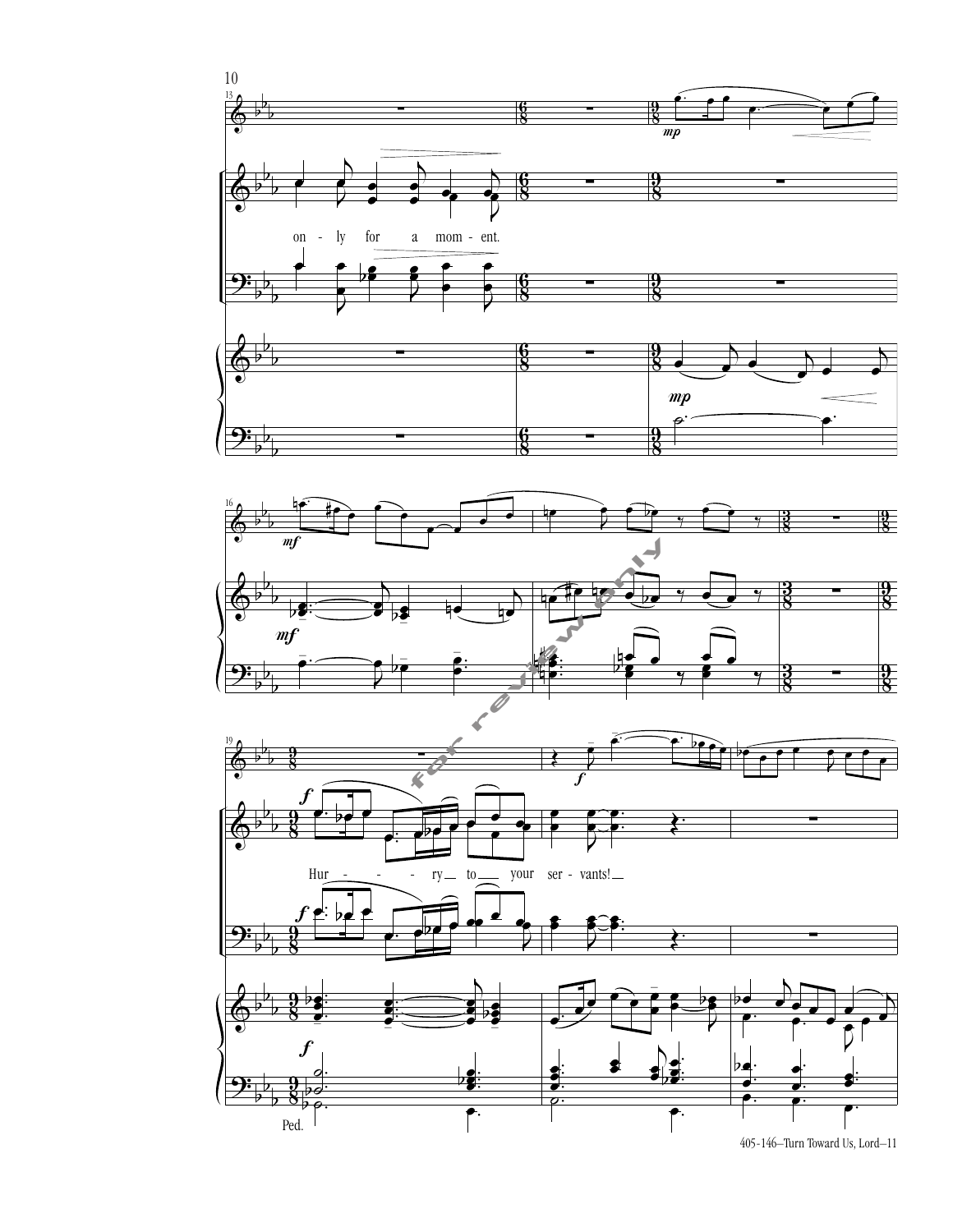



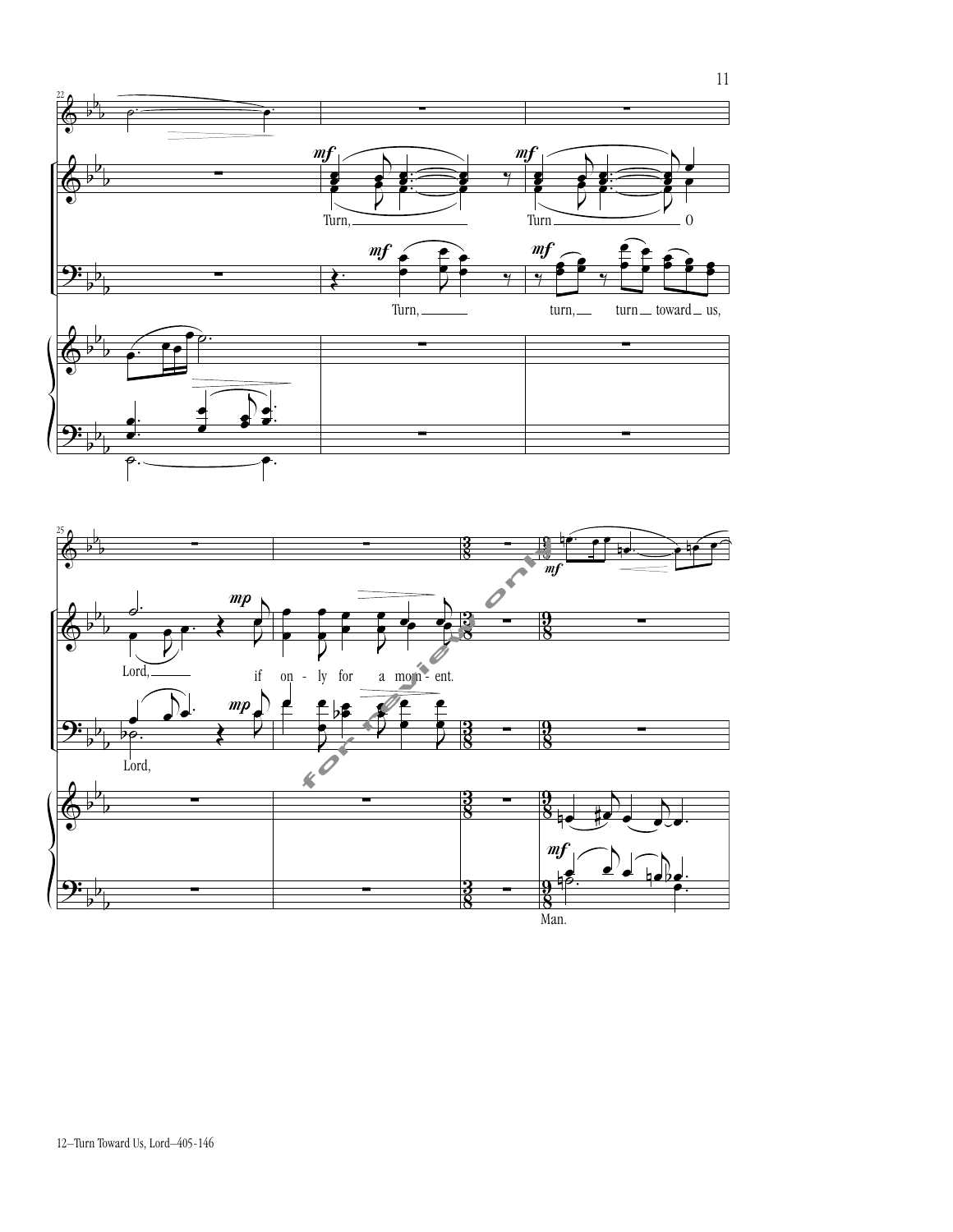

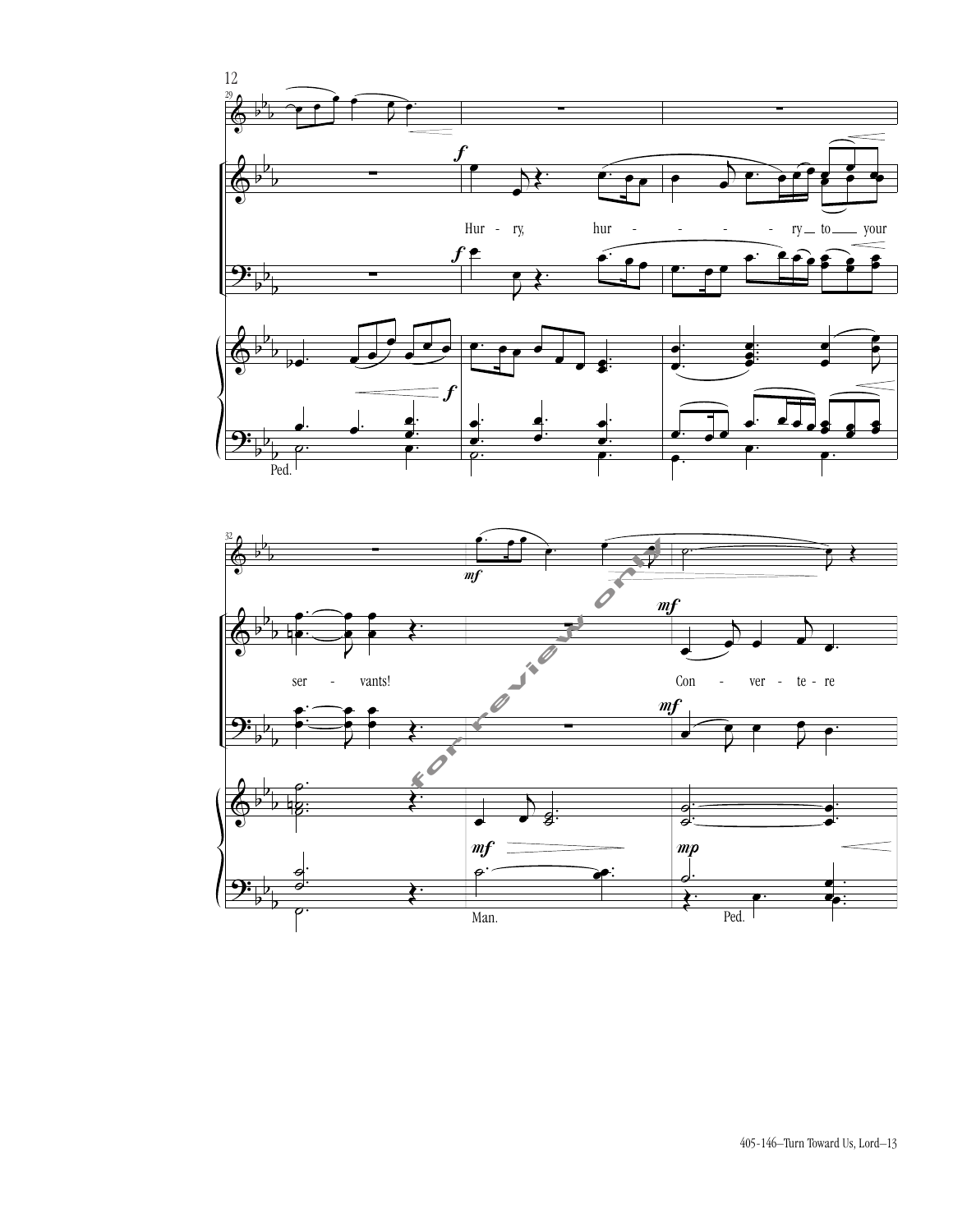